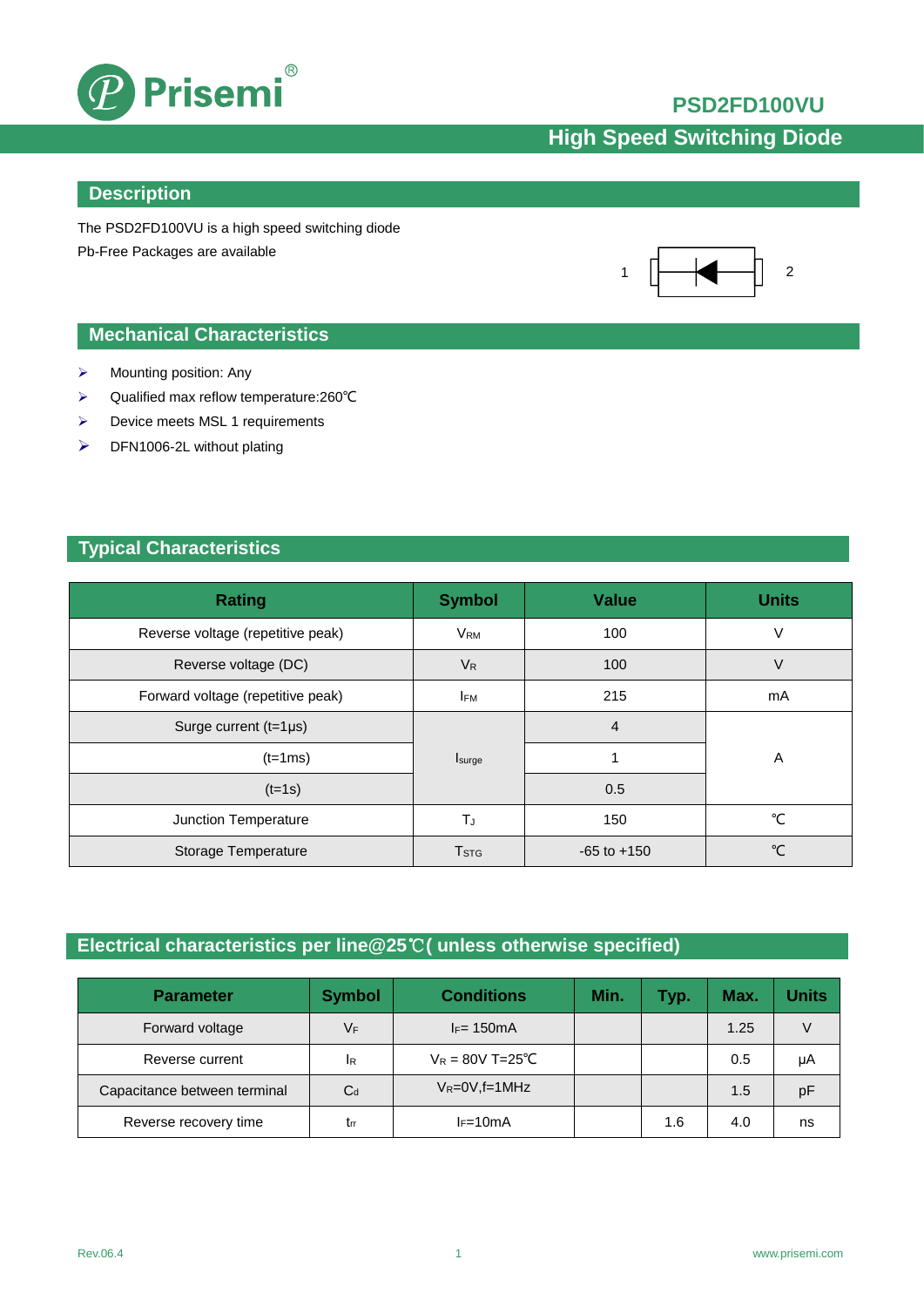# **High Speed Switching Diode <b>Witch**ing Speed Switching Diode **All Accords** 2012 12:00 PSD2FD100VU

VF vs IF

## **Typical Characteristics**



#### **Solder Reflow Recommendation**

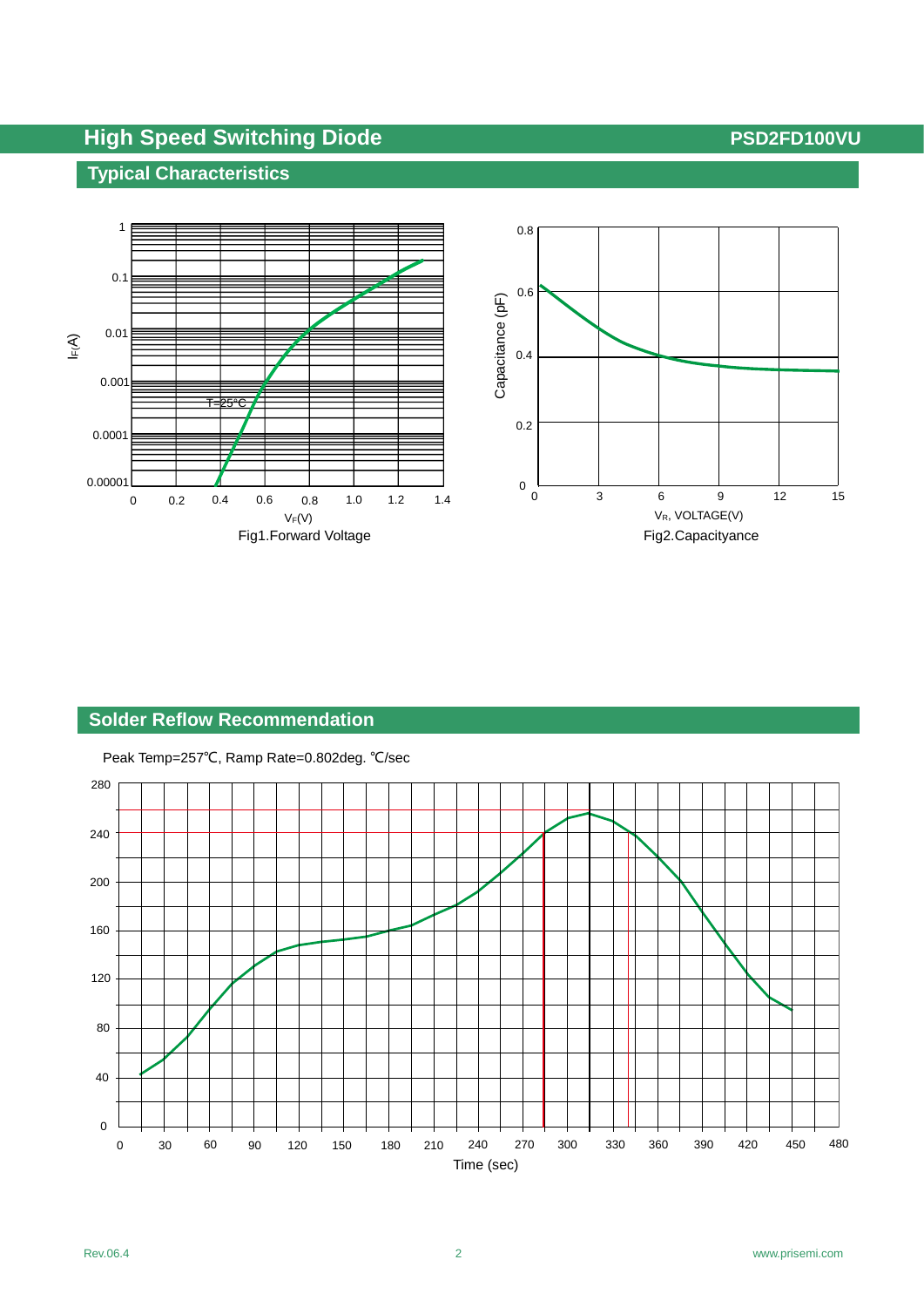# **High Speed Switching Diode <b>All PSD2FD100VU PSD2FD100VU**

## **Product dimension (DFN1006-2L)**



| <b>Dim</b> | <b>Inches</b> |            | <b>Millimeters</b> |            |  |
|------------|---------------|------------|--------------------|------------|--|
|            | <b>MIN</b>    | <b>MAX</b> | <b>MIN</b>         | <b>MAX</b> |  |
| Α          | 0.013         | 0.020      | 0.34               | 0.50       |  |
| B          | 0.000         | 0.002      | 0.00               | 0.05       |  |
| C          | 0.037         | 0.042      | 0.95               | 1.075      |  |
| D          | 0.021         | 0.026      | 0.55               | 0.675      |  |
| F          | 0.017         | 0.021      | 0.45               | 0.55       |  |
| F          | 0.007         | 0.011      | 0.20               | 0.30       |  |
| н          | $0.015$ Typ.  |            | $0.40$ Typ.        |            |  |
| R          | 0.001         | 0.005      | 0.15<br>0.05       |            |  |



## **Ordering information**

| <b>Device</b> | Package              | <b>Shipping</b>     |  |  |
|---------------|----------------------|---------------------|--|--|
| PSD2FD100VU   | DFN1006-2L (Pb-Free) | 10000 / Tape & Reel |  |  |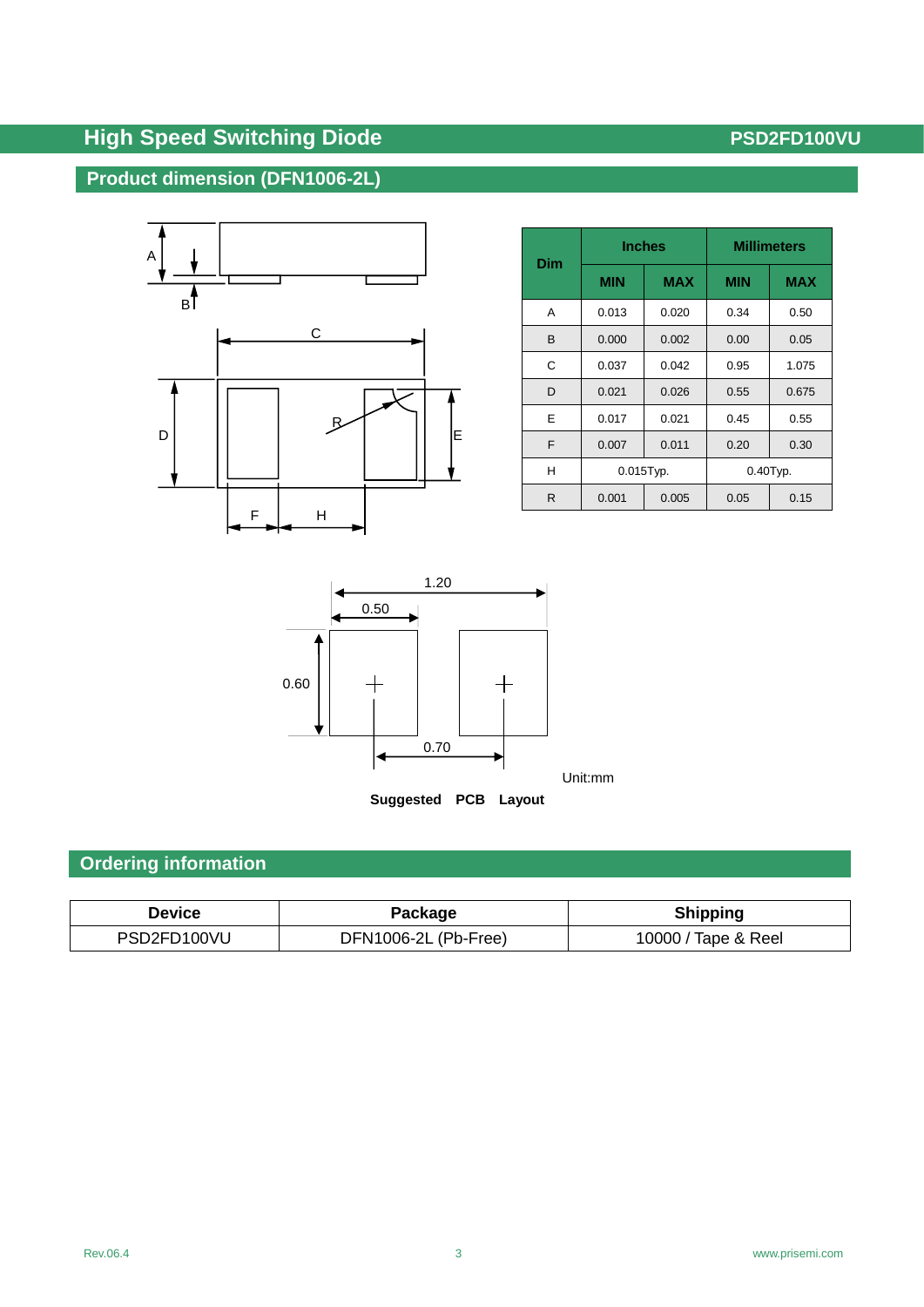#### **IMPORTANT NOTICE**

**(P)** and Prisemi<sup>®</sup> are registered trademarks of Prisemi Electronics Co., Ltd (Prisemi) ,Prisemi reserves the right to make changes without further notice to any products herein. Prisemi makes no warranty, representation or guarantee regarding the suitability of its products for any particular purpose, nor does Prisemi assume any liability arising out of the application or use of any product or circuit, and specifically disclaims any and all liability, including without limitation special, consequential or incidental damages. "Typical" parameters which may be provided in Prisemi data sheets and/or specifications can and do vary in different applications and actual performance may vary over time. All operating parameters, including "Typicals" must be validated for each customer application by customer's technical experts. Prisemi does not convey any license under its patent rights nor the rights of others. The products listed in this document are designed to be used with ordinary electronic equipment or devices, Should you intend to use these products with equipment or devices which require an extremely high level of reliability and the malfunction of with would directly endanger human life (such as medical instruments, aerospace machinery, nuclear-reactor controllers, fuel controllers and other safety devices), please be sure to consult with our sales representative in advance.

> Website: [http://www.prisemi.com](http://www.semiteltech.com/) For additional information, please contact your local Sales Representative. ©Copyright 2009, Prisemi Electronics  $\left| \right\rangle$  Prisemi $\degree$  is a registered trademark of Prisemi Electronics.

All rights are reserved.